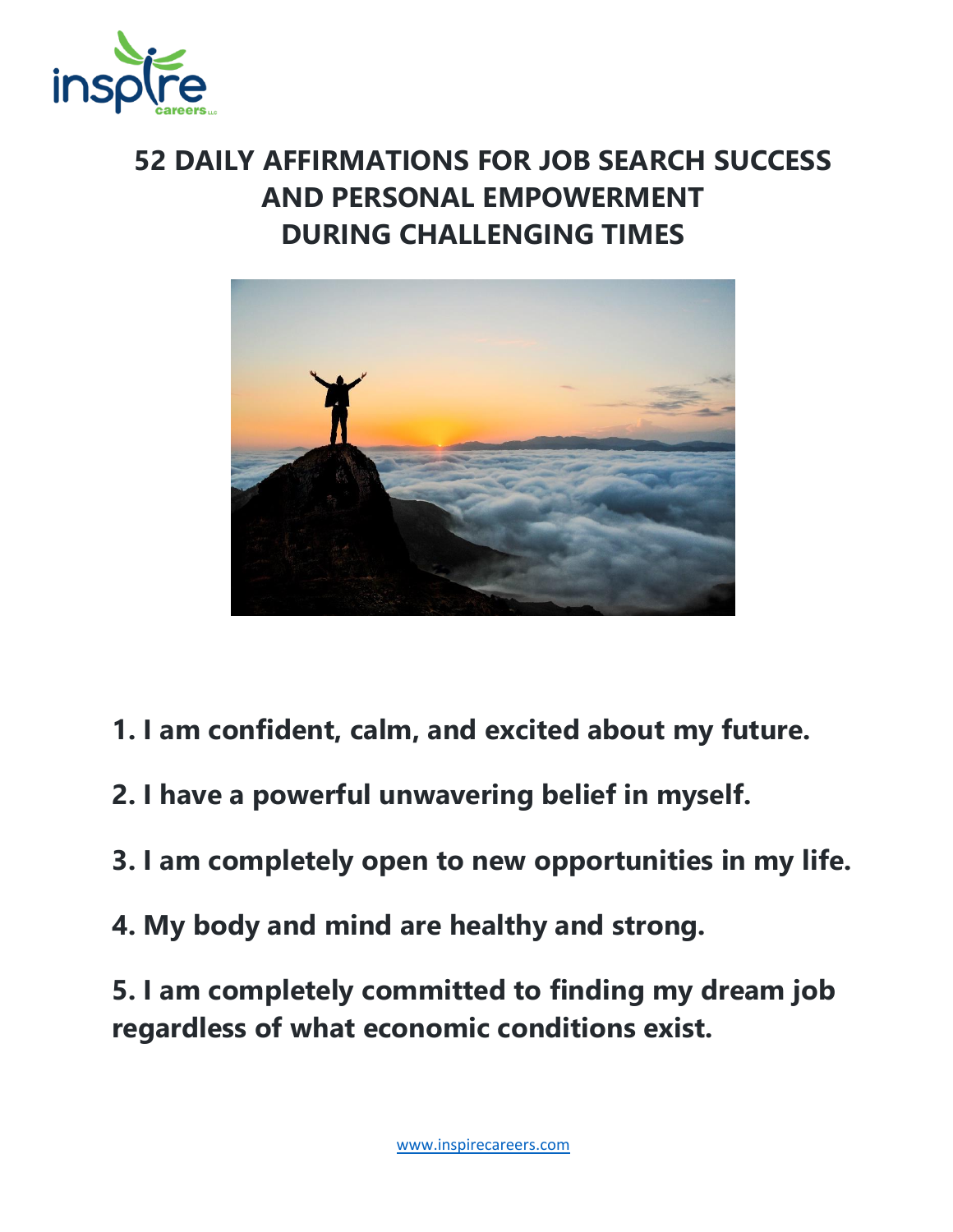

**6. I trust that all things are coming together for me in the way that they are supposed to.**

**7. Amazing opportunities are coming my way and I am ready to receive them.**

**8. There are no limits to what I can achieve.**

**9. I make my own opportunities despite circumstances around me.**

**10. I think positively and surround myself with positive energy.**

**11. Right now, the perfect job that I am looking for is looking for me!**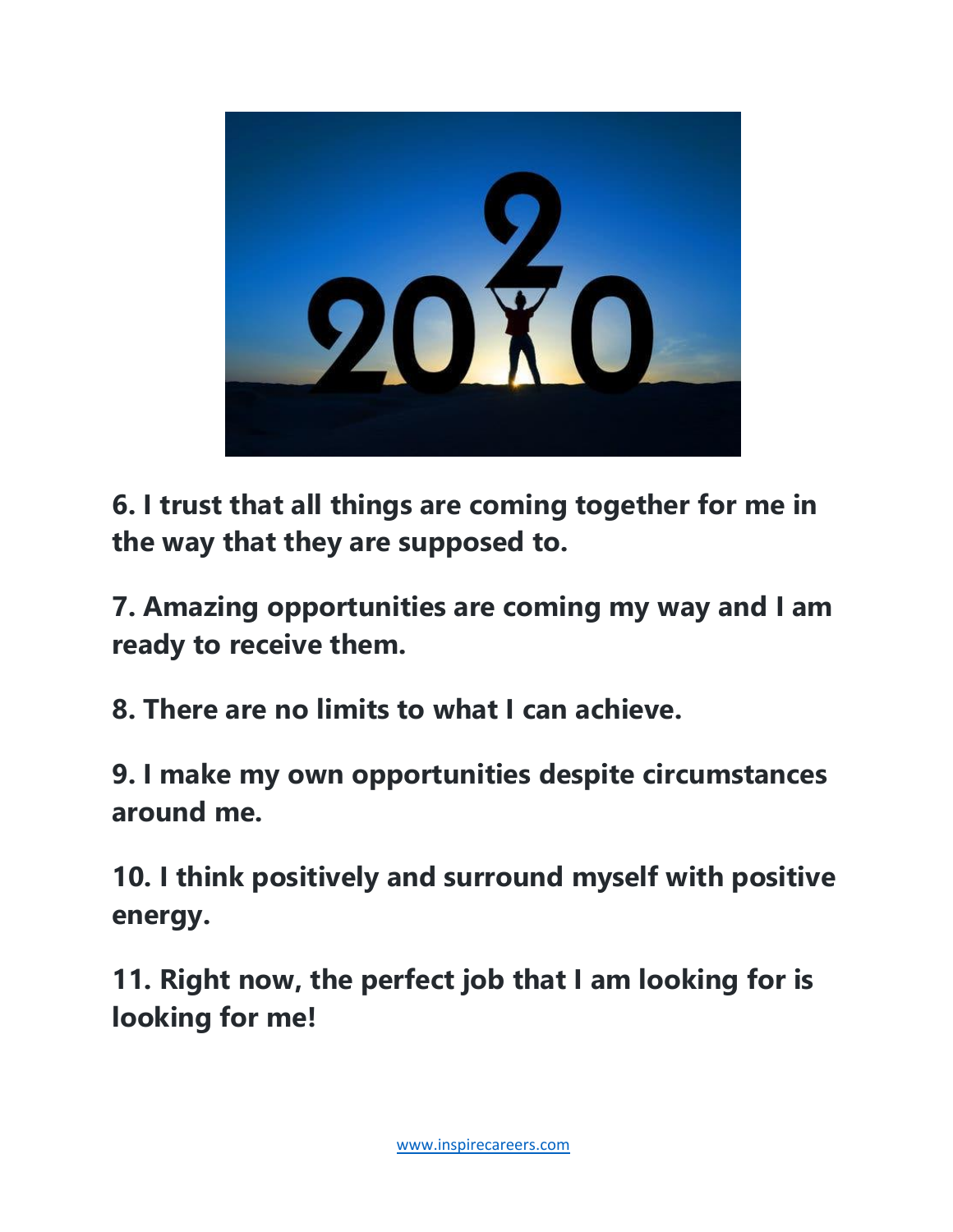

**12. I deserve meaningful, fulfilling work that feeds my soul.**

**13. I deserve to work with a good boss and great teammates that inspire me.**

**14. I am worthy of doing a job that I love.**

**15. I deserve a job that fulfills me, and I am ready to go for it.**

**16. I believe in myself and in my abilities to perform my dream job.**

**17. I have all the knowledge and skills to perform my dream job.**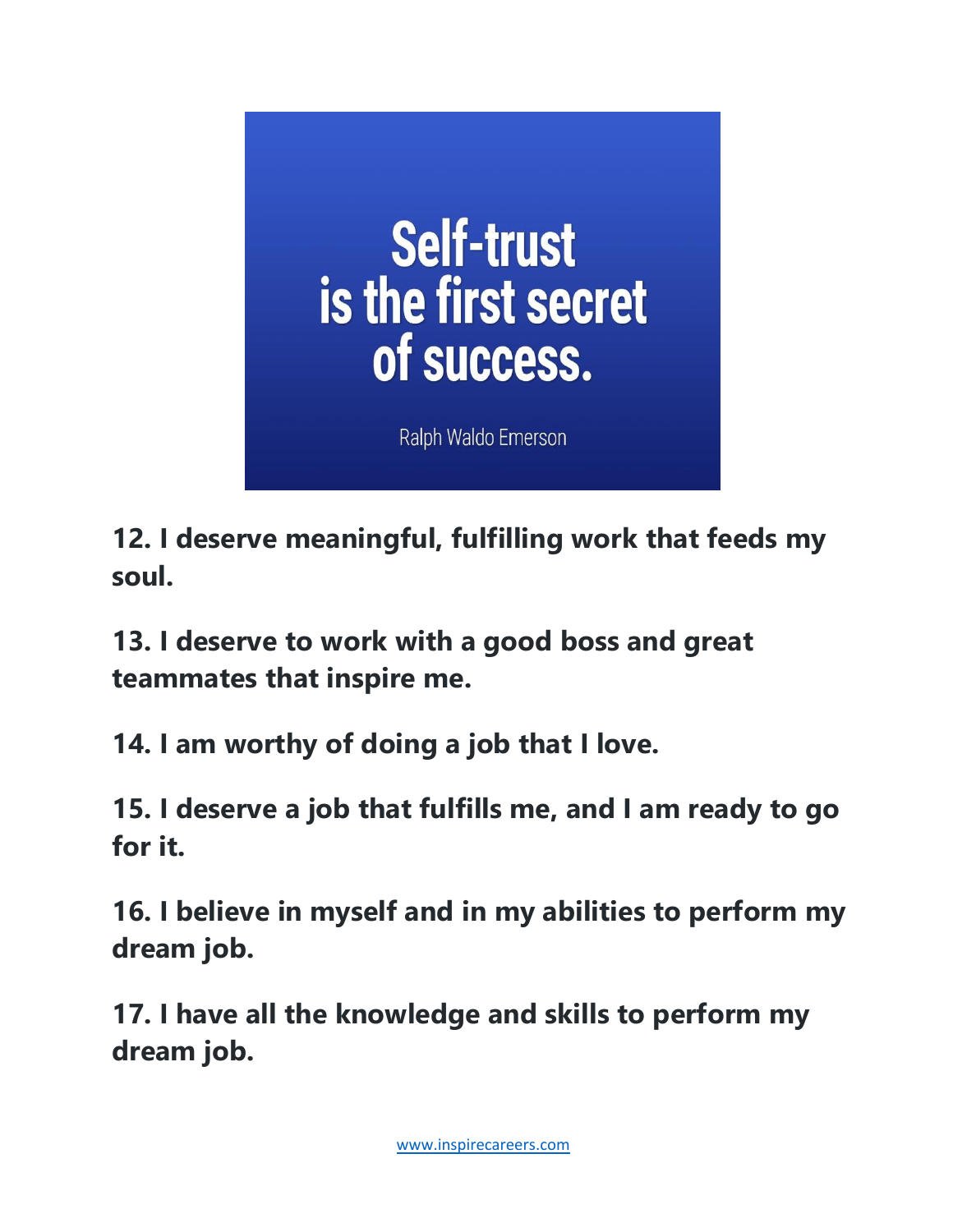

**18. I can, and I will do this! There is nothing stopping me.**

**19. The future belongs to those who are brave enough to go for it and I am brave enough to go for it.**

**20. The work I do makes a difference in the lives of others! I feel it! I see it! I know it!**

**21. I will not give up until I find my dream job, even if it takes more time than I want it to. It will be worth it.**

**22. Service to others is the key to my success.**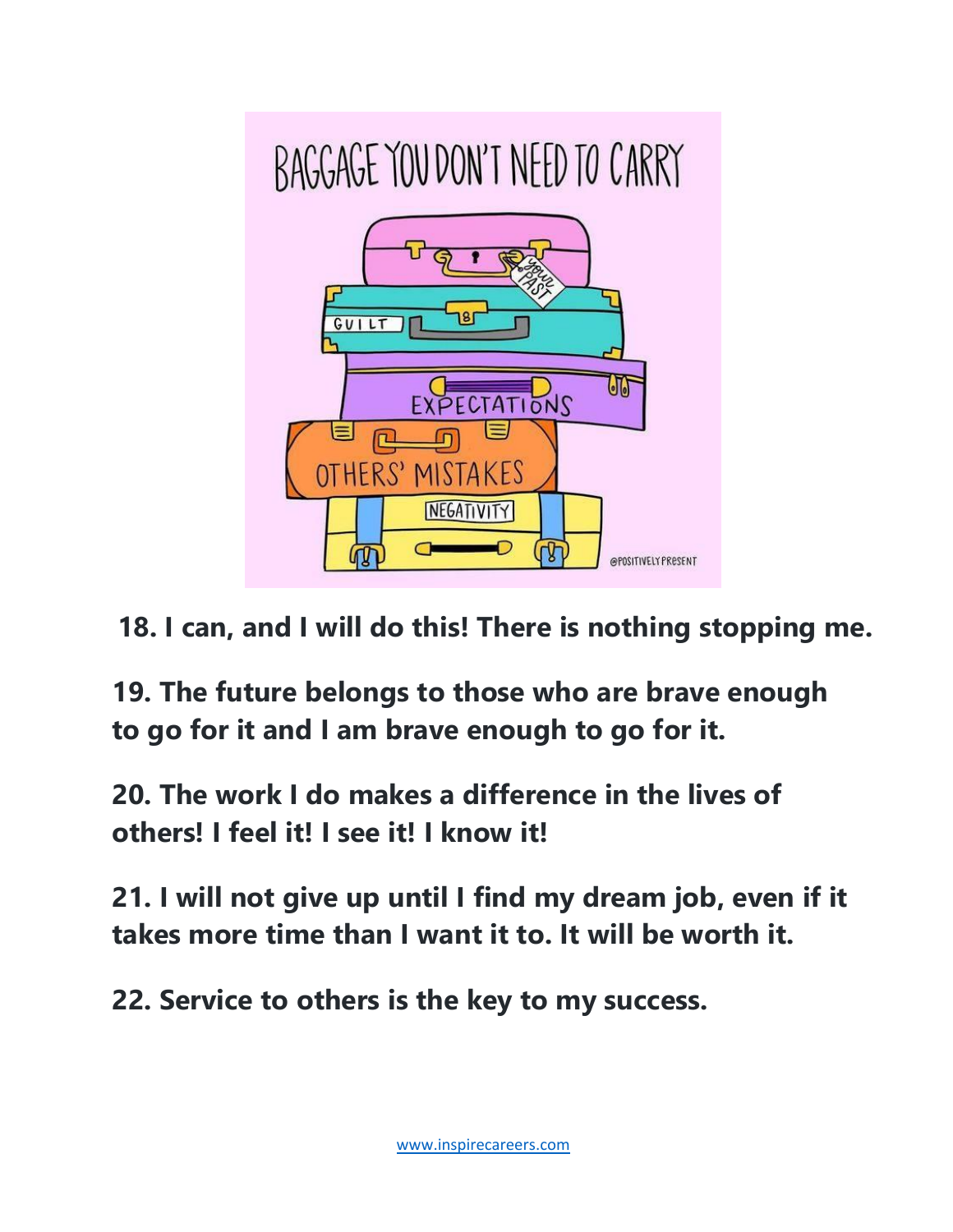

**23. Every decision I make turns out to be even more positive than the last one.**

**24. Every action I take moves me closer to my goals.**

**25. For every "no" that I am confronted with, I get closer to the perfect job for me.**

**26. I refuse to see dead ends in my job search. I always see possibilities!**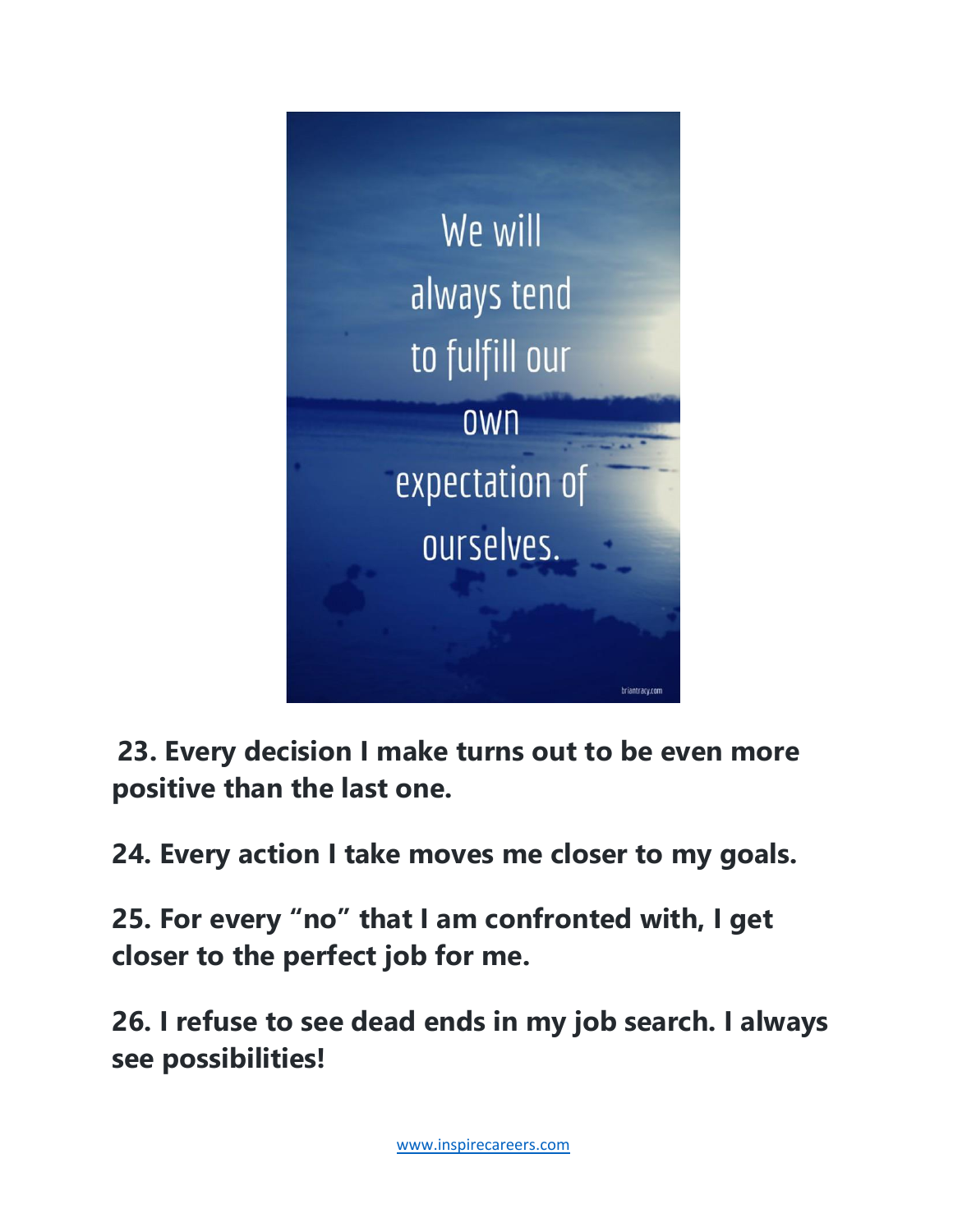**27. I am committed to achieving complete happiness in my life and my determination will pay off.**

**28. I am not afraid to release the insecurities in my life that are holding me back.**

**29. I am not afraid to be happy.**

**30. I am brave, creative, and strong, and will achieve all the dreams of my heart.**

**31. I focus on that which energizes me and brings me joy.**

**32. I release that which does not serve me or my goals.**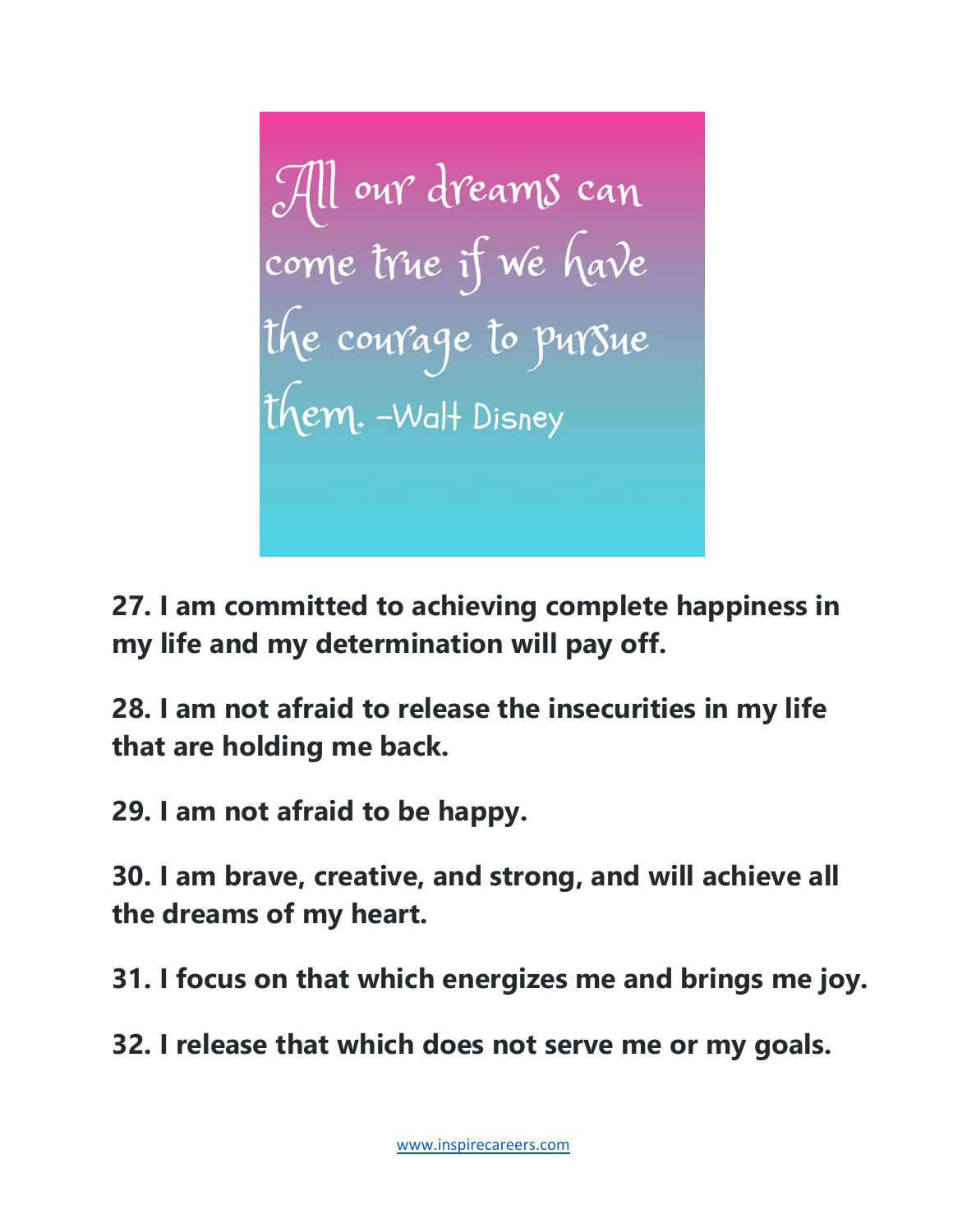

**33. I embrace gratitude as the key to true happiness in my life.**

**34. I release resistance to accepting all good things in my life.**

**35. Forgiving others and forgiving myself is the only way to true happiness.**

**36. I love myself completely and this love draws more good things into my life.**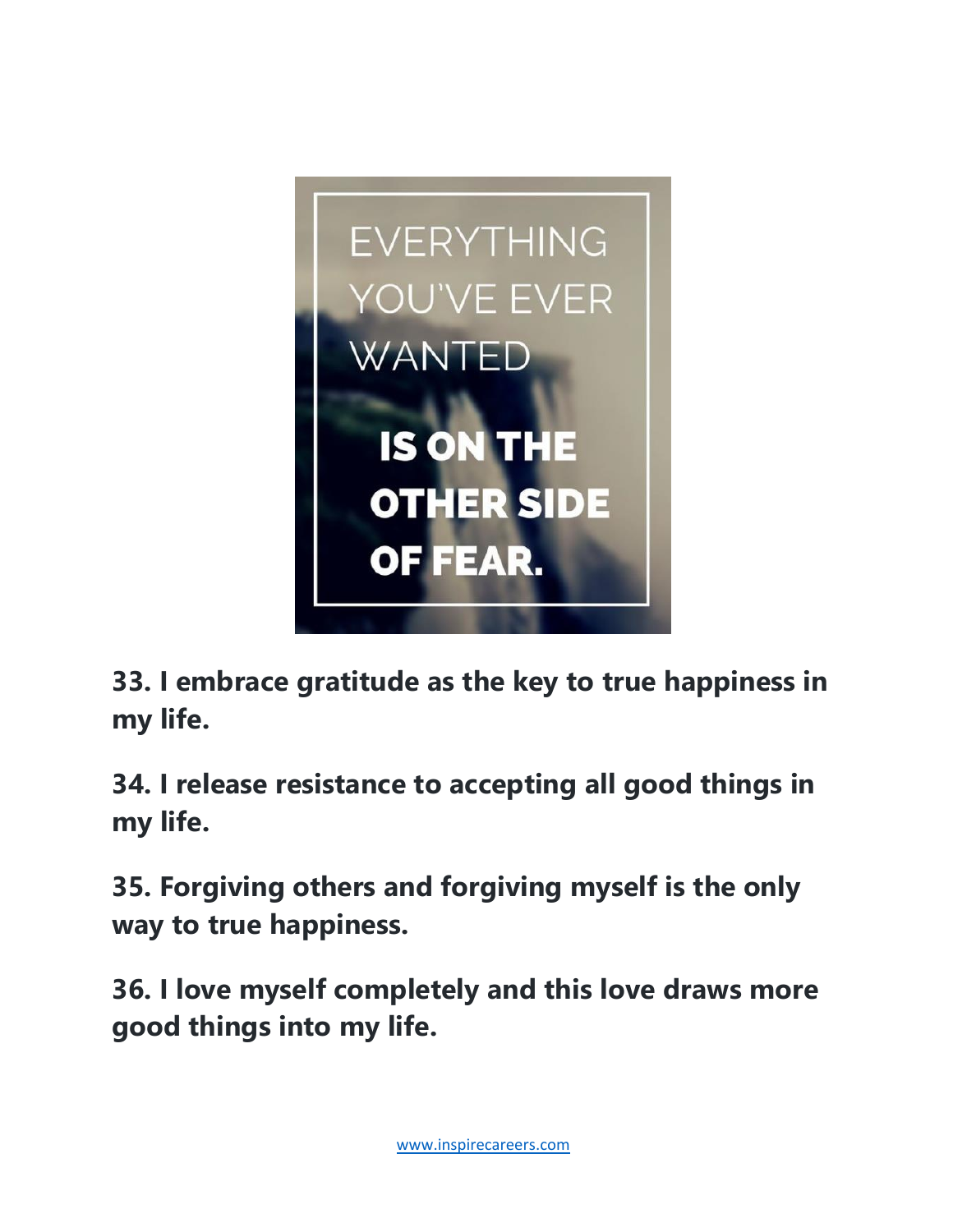

- **37. I control my own destiny.**
- **38. The world needs my special gifts.**
- **39. I attract into my life what I give out.**

**40. Service to others does not deplete me, but rather energizes me.**

**41. My perfect job is aligned with my talents and my values.**

**42. I am excited to see what I am really capable of.**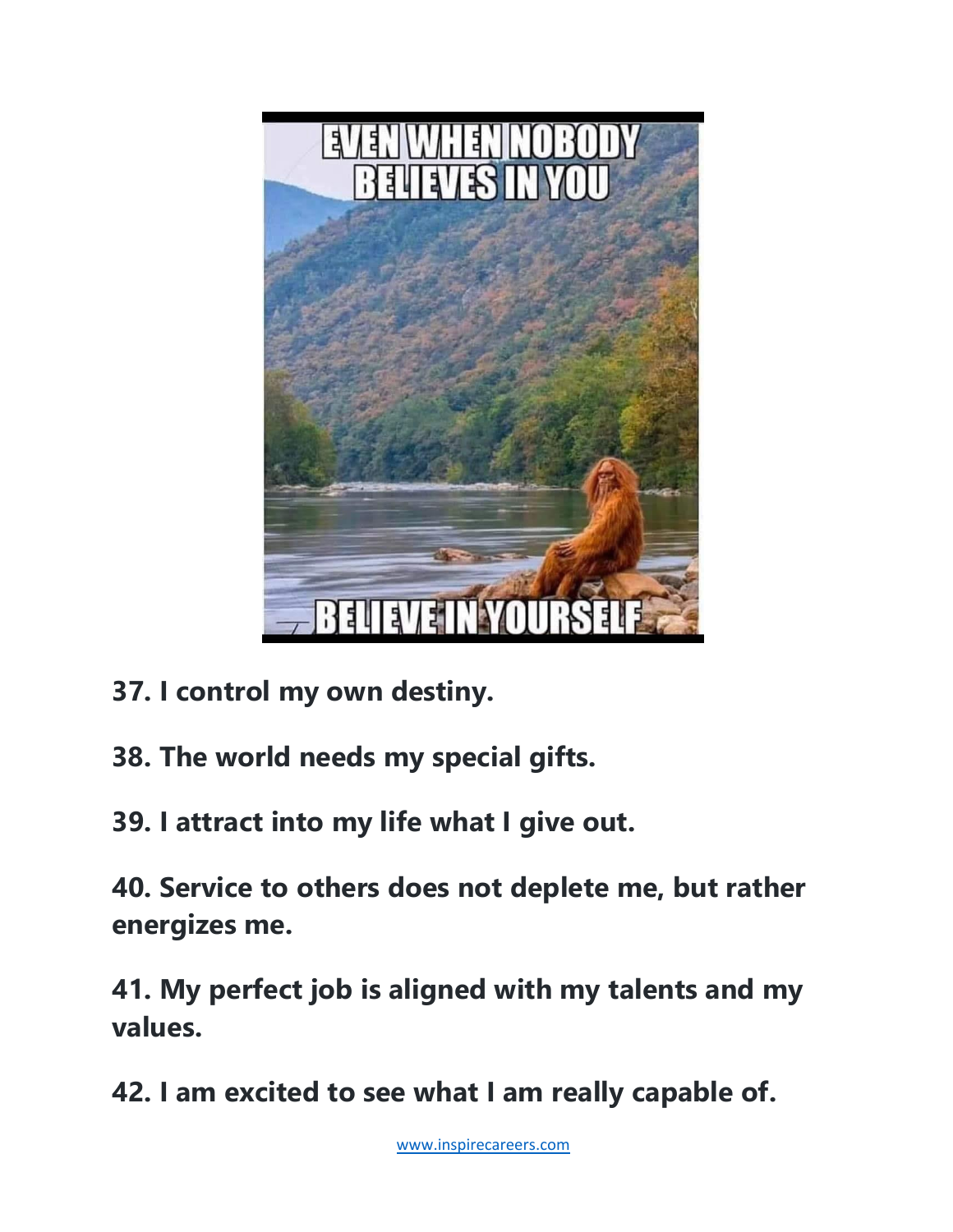

**43. My instincts are usually right.**

**44. I do not take criticism personally, but rather use it as a tool to grow and seek out new solutions.**

**45. The universe provides abundant opportunities for me.**

**46. I am capable of achieving the dreams that have been placed in my heart.**

**47. I am happy despite the circumstances that surround me.**